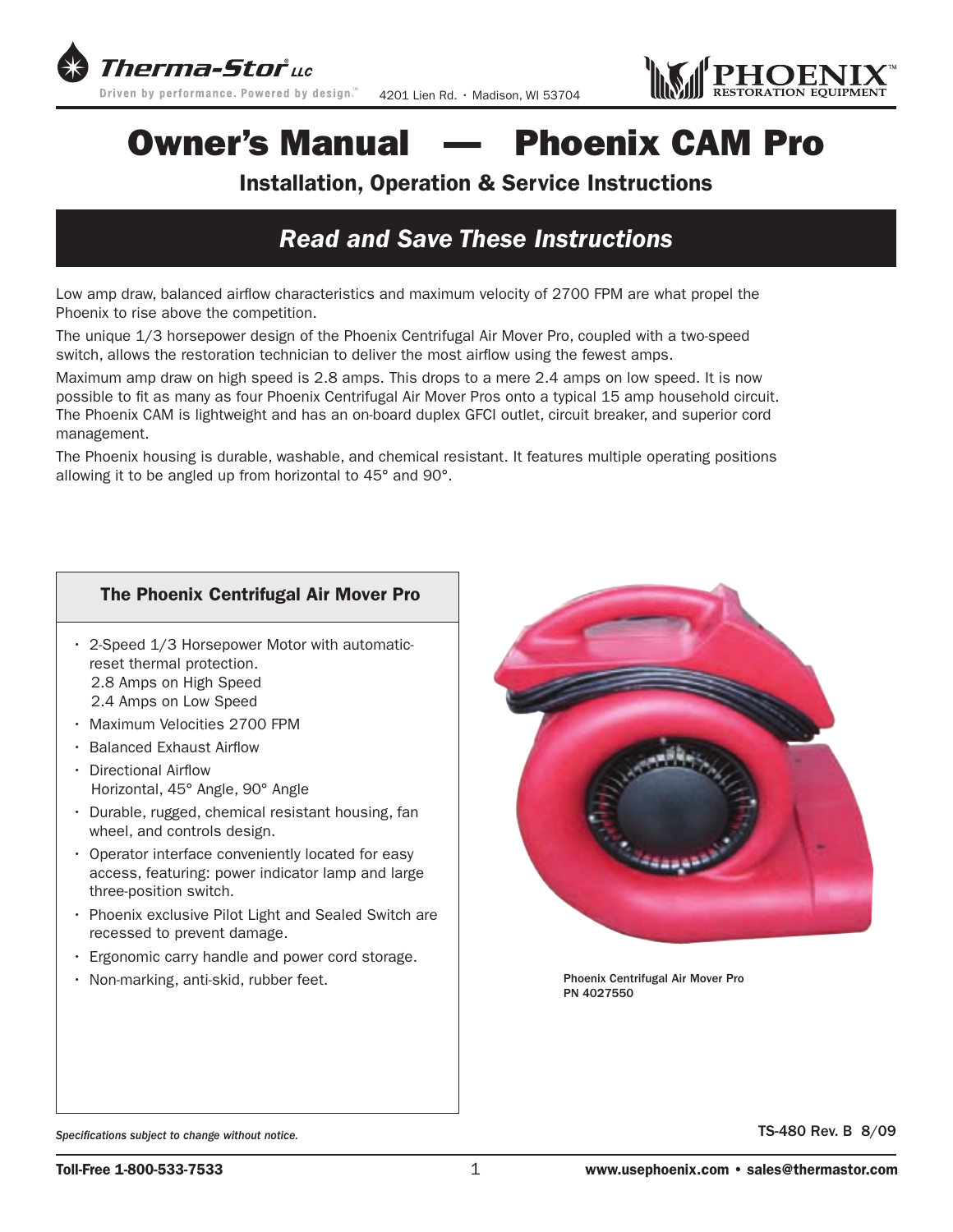#### Table of Contents

| Centrifugal Air Mover Pro Features and Benefits1 |                                             |  |  |
|--------------------------------------------------|---------------------------------------------|--|--|
| 1.                                               |                                             |  |  |
| 2.                                               |                                             |  |  |
| З.                                               |                                             |  |  |
|                                                  |                                             |  |  |
|                                                  |                                             |  |  |
| 4.                                               |                                             |  |  |
| 5.                                               |                                             |  |  |
|                                                  |                                             |  |  |
|                                                  |                                             |  |  |
|                                                  | 5.3 3-Position Drying Selector Switch4      |  |  |
|                                                  |                                             |  |  |
| 6.                                               |                                             |  |  |
|                                                  |                                             |  |  |
|                                                  |                                             |  |  |
| 7.                                               | Replacement Parts and Optional Accessories5 |  |  |
| 8.                                               |                                             |  |  |

Purchase Date

Dealer's Name

Read the operation and maintenance instructions carefully before using this unit. Proper adherence to these instructions is essential to obtain maximum benefit from your Phoenix 4027550.

## 1 Safety Information

When using any rotational electrical device basic precautions should always be followed, including the following:

# **CAUTION**

*CAUTION! For general ventilating use only. Do not use in environments containing hazardous or explosive materials and vapors.*

- $\cdot$  Do not operate the unit without the safety guards properly installed and secured. Do not operate the unit if the guards become damaged. Contact Therma-Stor for replacement parts.
- Always replace the guards as originally installed after servicing or cleaning the product.
- Never place your face, hands, or other susceptible body parts in the air stream, inlets, or outlet of this device.
- $\cdot$  This fan is not a toy! Ensure children do not play with and do not have access to the equipment. Do not allow children to play with or stand near the unit or in its air flow.
- Do not use this fan with any solid-state speed control device.
- $\cdot$  Do not operate unit with a cut or frayed power cord. Replace cord if it becomes damaged.
- $\cdot$  Handle with care. Do not drop or throw the unit. The unit can be damaged under harsh treatment.
- $\cdot$  Do not unplug the unit by pulling on the cord. Grasp the plug firmly and pull it out of the wall socket or power receptacle.
- Always use a grounded outlet.
- $\cdot$  Do not plug more than 9.3 amps total into the GFCI outlet.
- $\cdot$  Check GFCI protection before each use by pushing "test" button. If operating properly, "reset" button will pop out.
- Never operate electrical equipment in standing water.
- Never operate with the safety grills removed. Personal injury may result.
- Do not stick your fingers or other objects through the safety grills.
- $\cdot$  Do not restrict airflow to the unit. This may cause the unit to overheat.
- Unit should never be serviced or cleaned while it is plugged in.
- Make sure the unit is secure, stable and safe from falling over or falling down before operating.
- $\cdot$  Do not sit or stand on the unit or use as a step.
- $\cdot$  Do not leave device plugged in when not in use.
- Indoor use only. Do not expose to water or rain (store indoors.)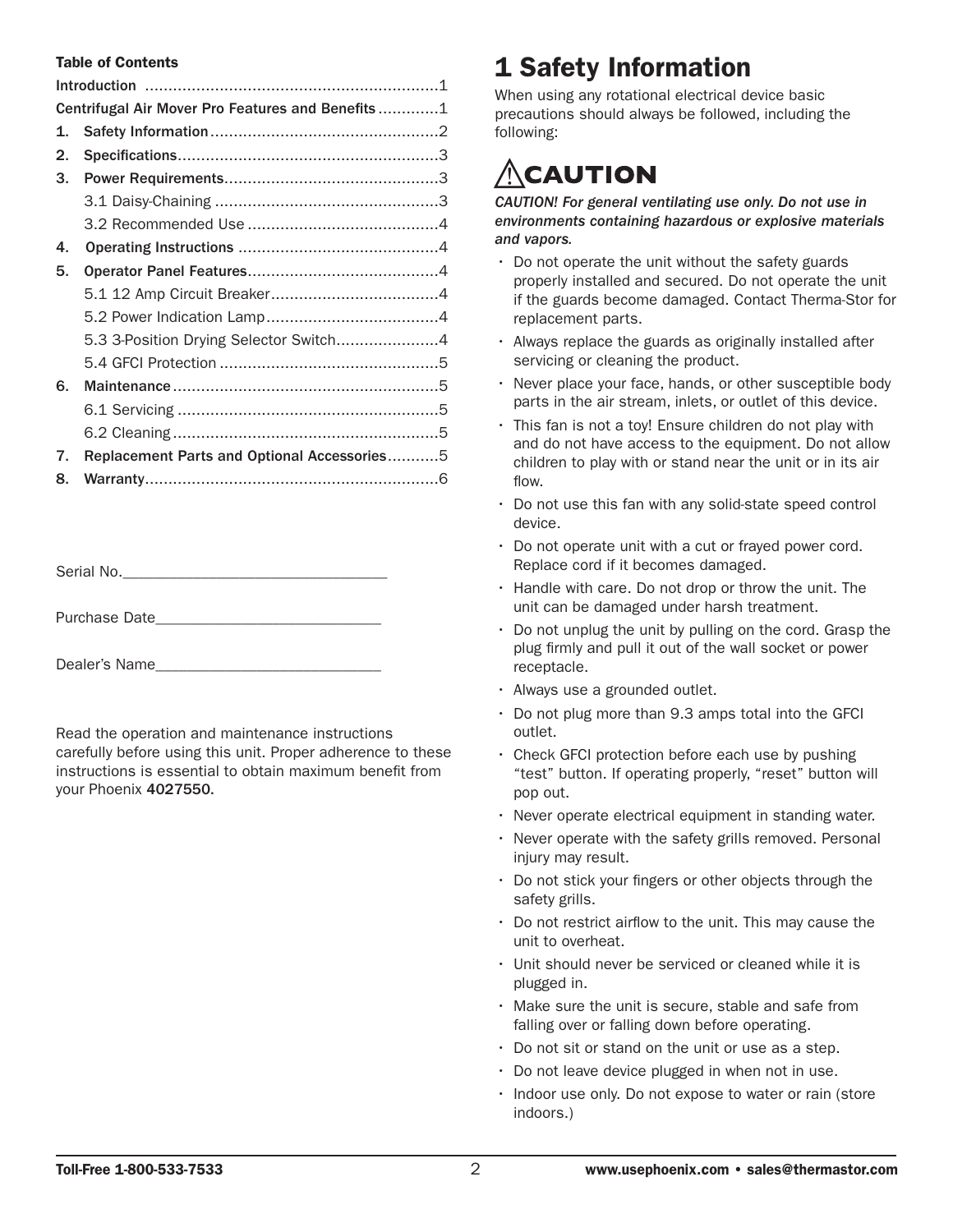- $\cdot$  Use only as described in this manual.
- Use only Manufacturer's recommended attachments. Contact Therma-Stor for proper repair instructions.
- $\cdot$  Do not pull or carry it by the power cord, use cord as a handle, close doors on cord or pull cord around sharp edges.
- Do not run or drive over cord.
- Keep cord away from heated surfaces.
- $\cdot$  Do not handle power cord plug with wet hands.
- Turn off all controls before unplugging.
- Do not use when you are tired, distracted or under the influence of drugs, alcohol or medication.

## LIRE ET CONSERVER CES INSTRUCTIONS

- · Risque de choc électrique Peut causer des blessures ou la mort. Débrancher toutes les alimentations en courant électrique à distance avant l'entretien ou le nettoyage.
- Ne pas utiliser l'appareil avec un cordon d'alimentation coupé ou effiloché.
- · Ne pas débrancher l'appareil en tirant sur le cordon. Tenir la fiche fermement et la tirer hors de la prise murale ou la prise d'alimentation électrique.
- Toujours utiliser une prise mise à la terre.
- Ne jamais utiliser l'équipement électrique dans de l'eau stagnante. stagriante.
- Ne jamais utiliser sans les grilles de protection. Des blessures risquent d'en résulter.
- Ne pas brancher plus de 8 ampères au total au différentiel. erveletion du différentiel avant chaque du différentiel avant chaque du différentiel avant chaque du différentiel avant chaque du différentiel avant chaque du différentiel avant chaque du différentiel avant chaque du diffé
- Vérifier la protection du différentiel avant chaque utilisation en appuyant sur le bouton " test ". Si l'appareil fonctionne correctement, le bouton " reset " ressort. er passer les doigts ou de autres ou de autres ou de la passer les dois les dois les dois les dois les dois le<br>Les dois les dois les dois les dois les dois les dois les dois les dois les dois les dois les dois les dois le
- · Ne pas passer les doigts ou d'autres objets dans les grilles de protection.
- · Ne pas diminuer le débit d'air arrivant jusqu'à l'appareil. L'appareil risque de trop chauffer.
- · Ne pas s'asseoir ou se tenir debout sur l'appareil; ne pas l'utiliser comme étagère ou table.
- · Avant de laisser un appareil aéraulique axial sans surveillance, s'assurer que les enfants n'ont pas accès à l'équipement. Ne pas laisser les enfants jouer avec l'appareil ou à proximité de l'appareil ou dans l'air qu'il projette. explorer le risque de choc électrique de choc électrique de choc électrique, que choc électrique de choc électrique, que choc électrique de choc électrique de choc électrique, que choc électrique de choc électrique, que ch
- Pour réduire le risque d'incendie ou de choc électrique, ne pas utiliser ce ventilateur avec un dispositif de commande de vitesse à semi-conducteurs.

# 2 Specifications 2 Specifications

| Part No.                                      | 4027550                                                                     |                                        |  |
|-----------------------------------------------|-----------------------------------------------------------------------------|----------------------------------------|--|
| Power                                         | 115 VAC, 60 hz.                                                             |                                        |  |
| Operating<br><b>Positions</b>                 | $3 - 0^\circ$ , 45°, 90°                                                    |                                        |  |
| <b>Drive Motor</b>                            | 1/3 Horsepower, 2-Speed                                                     |                                        |  |
| Motor                                         | Thermal cut-off                                                             |                                        |  |
| Protection<br><b>Cord Length</b>              | 25 Feet                                                                     |                                        |  |
| Airflow                                       | 2700 ft/min outlet velocity                                                 |                                        |  |
| <b>Current Draw</b>                           | 2.8 Amps High speed, 2.4 Amps Low speed                                     |                                        |  |
| Warranty                                      | One Year - 100% parts and labor<br>(all components)                         |                                        |  |
|                                               | Three Years - Only materials and workmanship<br>of the housing are covered. |                                        |  |
| <b>Dimensions</b><br>Width<br>Height<br>Depth | <b>Machine</b><br>17"<br>20"<br>19.4"                                       | <b>Shipping</b><br>17.3"<br>20"<br>20" |  |
| Weight                                        | 26.5 lb                                                                     | 28 lb                                  |  |

# 3 Power Requirements 3 Power Requirements

## 3.1 Daisy Chaining 3.1 Daisy Chaining

The Phoenix Centrifugal Air Mover draws 2.8 amps. The 12 amp, on-board circuit breaker will allow **four (4)** Phoenix Centrifugal Air Movers on one circuit. When daisy-chaining the Phoenix Centrifugal Air Mover, turn on one Phoenix Centrifugal Air Mover at a time to prevent excessive Centrifugal Air Mover at a time to prevent excessive current inrush caused by four units starting at once. current inrush caused by four units starting at once.

A ground fault in the Phoenix Centrifugal Air Mover Pro or A ground fault in the Phoenix Centrifugal Air Mover or anywhere on the circuit will cause the Phoenix Centrifugal anywhere on the circuit will cause the Phoenix Centrifugal Air Mover's GFCI to trip. After rectifying the ground fault, reset the GFCI by pressing the reset button. the GFCI by pressing the reset button.



Figure 1: Too many Centrifugal Air Movers daisy-chained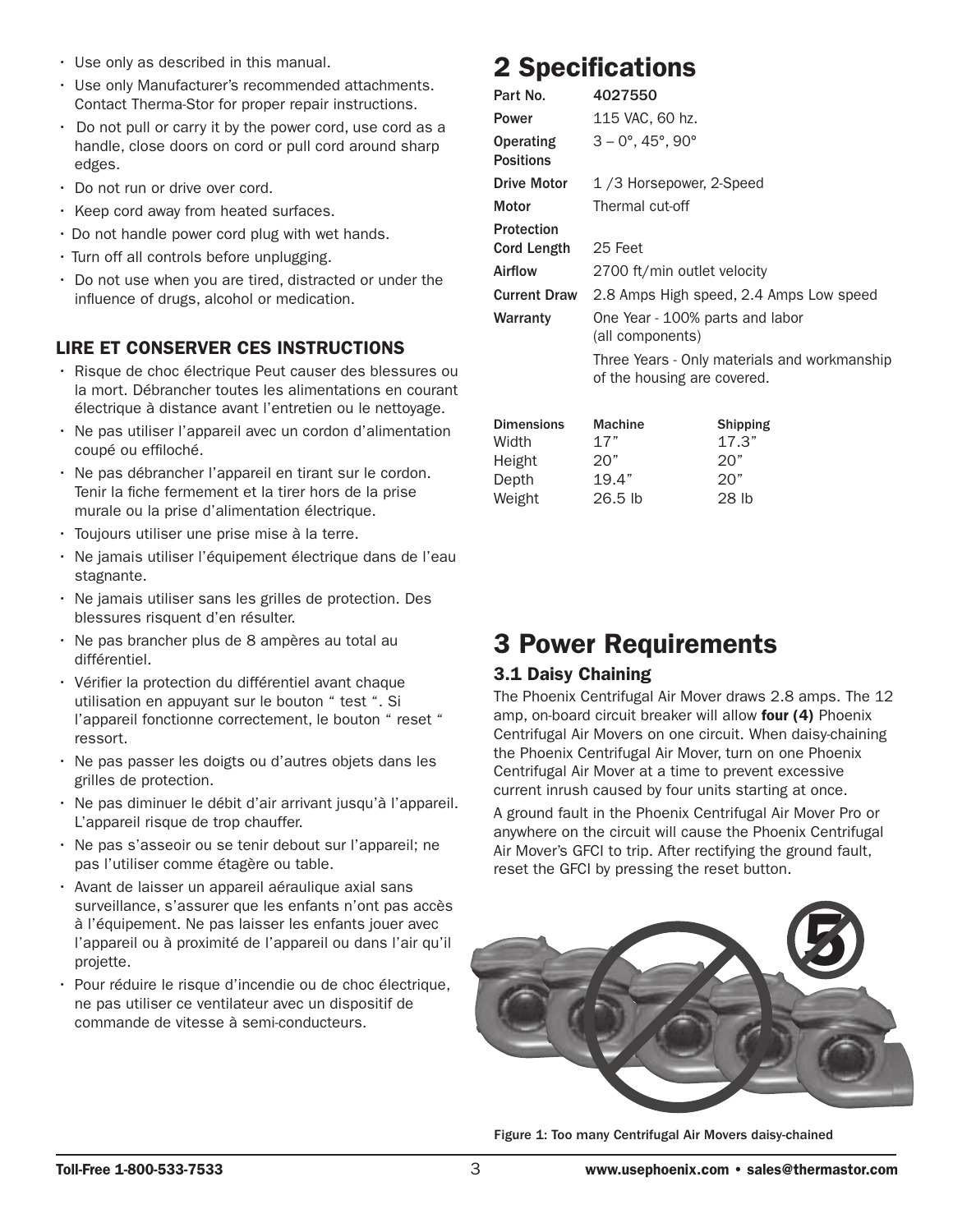## 3.2 Recommended Use 3.2 Recommended Use

Recommended use(s) of on-board duplex GFCI are shown. Recommended use(s) of on-board duplex GFCI are shown. *Note: Standard 115 VAC electrical outlets. Note: Standard 115 VAC electrical outlets.* 



## 4 Operation Instructions 4 Operation Instructions

The Phoenix Centrifugal Air Mover Pro is intended for use by water damage restoration, carpet cleaning, construction, water damage restoration, carpet cleaning, construction, and janitorial/sanitation professionals in general and janitorial/sanitation professionals in general ventilating and structural surface drying applications. The ventilating and structural surface drying applications. The Phoenix Centrifugal Air Mover Pro as packaged is ready to be put into service. Inspect the unit completely for any be put into service. Inspect the unit completely for any shipping damage. Place the unit on the ground. Check shipping damage. Place the unit on the ground. Check the GFCI to ensure it is not tripped. Plug the unit into a the GFCI to ensure it is not tripped. Plug the unit into a grounded outlet and select the drying mode. grounded outlet and select the drying mode.

# *CAUTION: The Phoenix Centrifugal Air Mover consumes 2.7*

**CAUTION: The Phoenix Centrifugal Air Mover Pro consumes** 2.8 Amps on high speed. Do not plug devices requiring *more than 9.3 Amps of current into the duplex outlet.*

#### 5 Operator Panel Features  $\overline{z}$  or  $\overline{z}$  or  $\overline{z}$  and  $\overline{z}$ 5 Operatur Paliei Features

### 5.1 12 Amp Resettable Circuit Breaker

The 12 AMP thermal response resettable circuit breaker protects the unit and devices connected to its duplex GFCI outlet.  $\mathsf{outlet}.$ 

The circuit breaker is designed to sense the total current draw through the circuit. The circuit breaker "trips" when more than 12 amps of electrical current are drawn through the device's power cord. Should an over-current condition occur, the Centrifugal Air Movers' on-board circuit breaker trips thus preventing nuisance visits to a remote power interestion box. The reset of  $\alpha$  remove over drawing equipment.

To reset on-board breaker, remove over drawing equipment. Allow to cool for 10 minutes and reset breaker.

# **DIMPORTANT**

*IMP0RTANT: Total amperage of the Centrifugal Air Mover mm* order *interesting the continuity and mover* plus all devices plugged into the receptacle must not *exceed 12 amps. The circuit breaker will not allow for loads plus all devices plugged into the receptacle must not in excess of 12 amps, although there is a time delay before exceed 12 amps. The circuit breaker will not allow for loads the overloaded circuit is broken. the overloaded circuit is broken. in excess of 12 amps, although there is a time delay before* 

### 5.2 Power Indication Lamp

THE POLITIC INTERNATION TRINGS<br>The red, sealed, high intensity AC voltage power indication lamp allows operators to visually identify the operation status of several Phoenix Centrifugal Air Mover Pros at a distance, with a single glance. The power indication lamp will remain lit when the AC power cord is plugged into a standard "powered" AC power outlet and the 3-Position drying selector switch is in either the HIGH or LOW operation position. The power indication lamp will remain unlit when the AC power cord is unplugged, the 3-Position drying selector switch in the OFF position, the on-board GFCI or 12 Amp circuit breaker is tripped, or the connected, standard AC wall outlet power has been turned off.  $\alpha$ ff

### 5.3 3-Position Drying Selector Switch

**The Phoenix Centrifugal Air Mover Pro features a three-**<br>The Phoenix Centrifugal Air Mover Pro features a threeme choosing continuity in the Phoenix Centrifugal Air Movement Centrifugal Air Movement of the Air Movement of

- premain enter the machine manner.<br>1. Inspect the machine for damage and airflow obstructions prior to plugging it in or operating it.
- $2.$  Ensure the power switch is in the OFF (middle) position.
- 3. Place the machine into the desired position for operation. Ensure that the machine rests stable and secure and will not overturn. operation. Ensure that the machine rests stable and
- and the power cord into a GFCI protected outlet. Do not use an extension cord in conjunction with the standard power cord.
- 5. Turn the unit on to the desired speed, high or low. 12 Amp  $\frac{10.0 \text{mm}}{10.0 \text{mm}}$



Figure 3: Centrifugal Air Mover Pro Operator Panel Figure 3: Centrifugal Air Movement Operator Panel Quiet Operator Panel Quiet Operator Panel Quiet Operation Op

**Quiet Operation**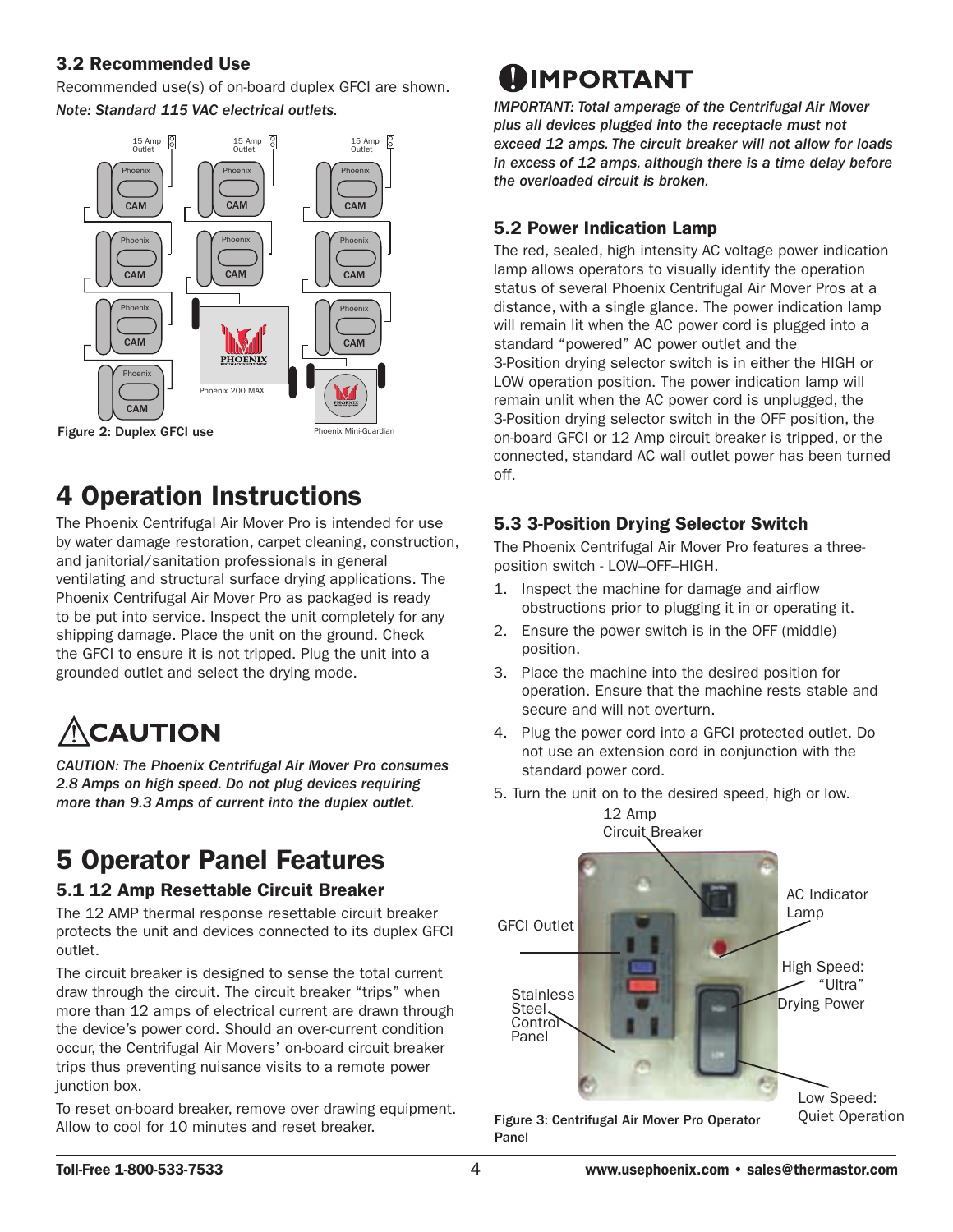### 5.4 GFCI Protection and the On-Board Duplex **Outlet**

The standard AC voltage outlet GFCI (Ground Fault Circuit Interrupter) promotes operator safety in wet applications. GFCI devices trip when a fault to electrical ground is sensed.

It is recommended to check the GFCI protection prior to operation. To check, push the "TEST" button located on the GFCI duplex outlet will pop out. If operating properly the "RESET" button on the GFCI outlet will pop out. Depending on your Centrifugal Air Movers specific equipment, a tripped GFCI may be indicated by a small LED. The device can only be "RESET" when the Centrifugal Air Mover is connected to a wall outlet providing standard voltage. This duplex AC outlet allows the inter-connection of other AC powered devices. The sum total amperage of all devices (excluding the first fan) plugged into the receptacle must not exceed 8.5 amps.

## 6 Maintenance

# AWARNING

*WARNING: Disconnect the unit from power before servicing or cleaning. Replace the safety grill after servicing, lubrication or cleaning.* 

### 6.1 Servicing

Before each use, inspect for damage, blocked inlet or outlet, or any excess buildup of foreign material.

Inspect the GFCI to ensure it is not in a "tripped" condition. Push "RESET" to reset the GFCI.

When the Phoenix Centrifugal Air Mover Pro is first turned on, check for excessive vibration. If the unit vibrates excessively or if blower wheel rubs on housing, turn off the unit immediately. Have a service technician inspect the unit to locate the problem.

### 6.2 Cleaning

The housing is made of a durable and washable polyethylene. When cleaning, the use of solvents is NOT recommended.

## 7 Replacement Parts and Optional Accessories

Contact the factory at 1-800-533-7533 to order replacement parts, or optional accessories